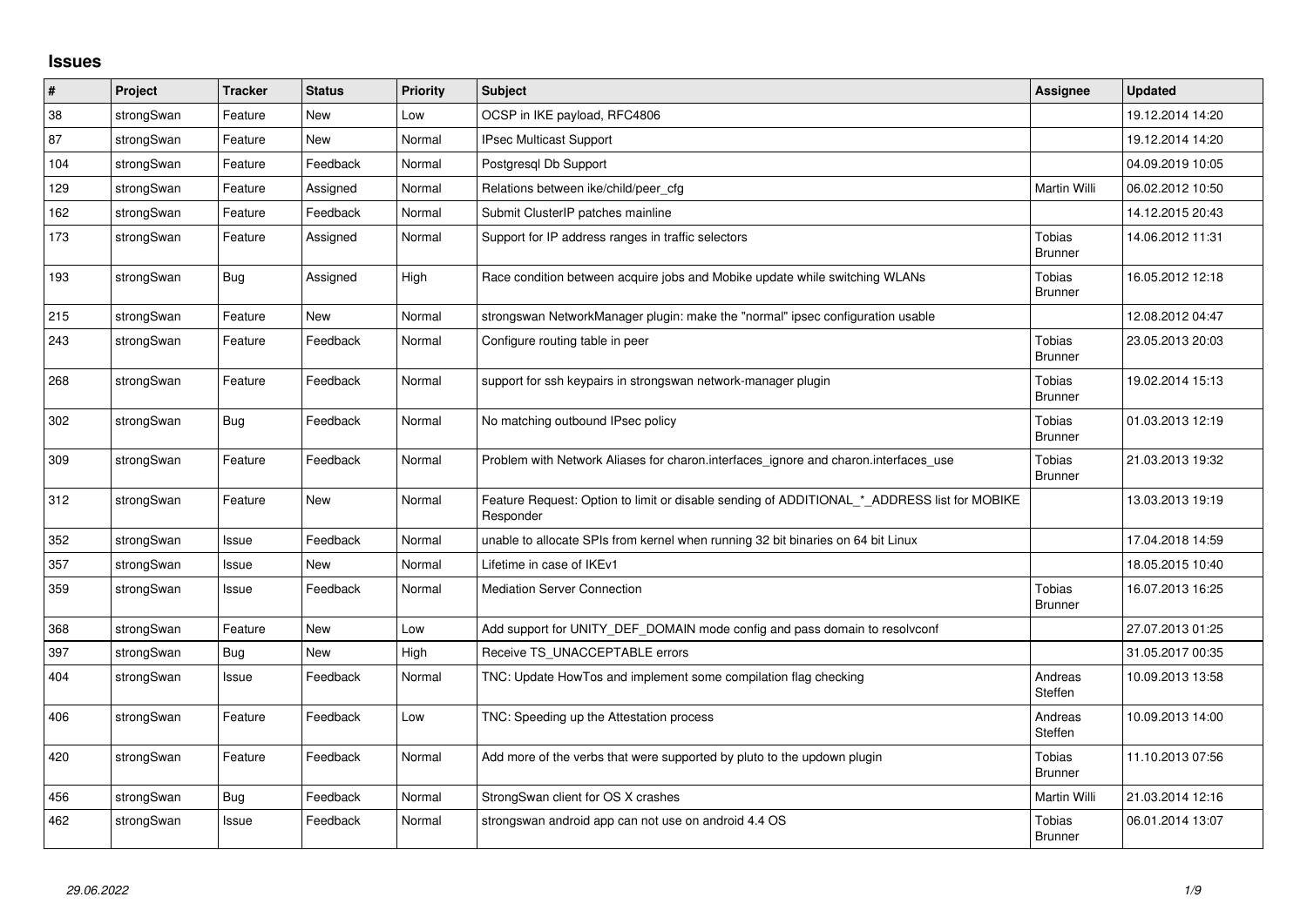| $\sharp$ | Project    | <b>Tracker</b> | <b>Status</b> | <b>Priority</b> | <b>Subject</b>                                                                          | <b>Assignee</b>          | <b>Updated</b>   |
|----------|------------|----------------|---------------|-----------------|-----------------------------------------------------------------------------------------|--------------------------|------------------|
| 482      | strongSwan | Issue          | Feedback      | Normal          | NAT-NAT connection                                                                      | Tobias<br><b>Brunner</b> | 09.10.2014 12:37 |
| 522      | strongSwan | Issue          | <b>New</b>    | Normal          | Mac OS X native application won't update network interface for DNS lookups              |                          | 08.07.2014 10:23 |
| 541      | strongSwan | Issue          | New           | Normal          | List of servers in client config (Failover)                                             |                          | 13.08.2014 15:10 |
| 542      | strongSwan | Issue          | Feedback      | Normal          | Nesting tunnels                                                                         | Andreas<br>Steffen       | 07.03.2014 09:22 |
| 552      | strongSwan | Issue          | Feedback      | Normal          | move pki tool to ipsecdir                                                               | Tobias<br><b>Brunner</b> | 14.04.2014 13:52 |
| 619      | strongSwan | Issue          | <b>New</b>    | Normal          | pki --issue should have an --out option                                                 |                          | 15.06.2014 00:26 |
| 628      | strongSwan | Issue          | <b>New</b>    | Normal          | Windows Phone 8.1 - Certificate Pattern Matching                                        |                          | 30.06.2014 14:06 |
| 640      | strongSwan | Feature        | New           | Normal          | Provide an init_once() abstraction layer                                                |                          | 10.07.2014 15:10 |
| 641      | strongSwan | Feature        | New           | Normal          | kernel-iph virtual IP support and IKE routing lookups ignoring IPsec routes             |                          | 10.07.2014 15:11 |
| 642      | strongSwan | Feature        | <b>New</b>    | Normal          | Windows Named Pipe stream and service                                                   |                          | 10.07.2014 15:11 |
| 643      | strongSwan | Feature        | New           | Normal          | CNG/Bcrypt native Windows crypto plugin                                                 |                          | 10.07.2014 15:12 |
| 644      | strongSwan | Feature        | New           | Normal          | Non-monolithic Windows build                                                            |                          | 10.07.2014 15:12 |
| 645      | strongSwan | Feature        | New           | Normal          | Support HeapAlloc() and friends in leak-detective                                       |                          | 10.07.2014 15:12 |
| 693      | strongSwan | Feature        | Feedback      | Normal          | Time policy for roadwarrior                                                             | Tobias<br><b>Brunner</b> | 02.09.2014 11:06 |
| 697      | strongSwan | Issue          | <b>New</b>    | Normal          | HA: nodes fail to sync data because of UDP packet drops                                 |                          | 09.09.2014 14:29 |
| 702      | strongSwan | Issue          | New           | Normal          | ipsec route mode, Strongswan as responder may result collsion in INIT exchange. and ike |                          | 12.09.2014 16:34 |
| 725      | strongSwan | Issue          | <b>New</b>    | High            | Mediation connection get stuck if peer is not online                                    |                          | 03.10.2014 12:02 |
| 730      | strongSwan | Issue          | New           | Normal          | NAT-NAT fallback                                                                        |                          | 09.10.2014 12:40 |
| 746      | strongSwan | Feature        | New           | Normal          | Different radius server(s) for accounting                                               |                          | 22.10.2014 12:23 |
| 766      | strongSwan | Feature        | New           | Normal          | Make retransmit settings tunable by connection                                          |                          | 14.11.2014 10:02 |
| 777      | strongSwan | Issue          | New           | Normal          | column length in attributes table of strongswan database is too short                   |                          | 25.11.2014 20:46 |
| 817      | strongSwan | Issue          | Feedback      | Normal          | <b>IKEv2 IPv6 Router Advertisement</b>                                                  |                          | 27.03.2020 17:14 |
| 923      | strongSwan | Issue          | New           | Normal          | MOBIKE not working on HA cluster                                                        |                          | 09.04.2015 09:46 |
| 926      | strongSwan | Issue          | <b>New</b>    | Normal          | HA: resync errors when a node is joining a cluster                                      |                          | 10.04.2015 15:05 |
| 927      | strongSwan | Feature        | New           | Normal          | Charon: Implement route events and add an consumer in updown plugin                     |                          | 11.04.2015 12:02 |
| 930      | strongSwan | Feature        | New           | Normal          | Option to have non-sequential v6 roadwarrior addresses                                  |                          | 12.01.2016 16:36 |
| 960      | strongSwan | Feature        | Feedback      | Normal          | Raise ALERT_PROPOSAL_MISMATCH_IKE in IKE V1                                             | Martin Willi             | 30.08.2017 09:05 |
| 973      | strongSwan | Issue          | New           | Normal          | IKEv2 dpd + auto=route + tunnel downtime cause additional CHILD SAs                     |                          | 29.05.2015 17:40 |
| 974      | strongSwan | Issue          | New           | Normal          | Charon crash on Mac OS with IPv6 Virtual IP                                             |                          | 26.08.2021 21:07 |
| 994      | strongSwan | <b>Bug</b>     | New           | Urgent          | same rekey time for ike and child causes tunnel deletion for ikey1 in 5.2.2 version     |                          | 12.06.2015 12:31 |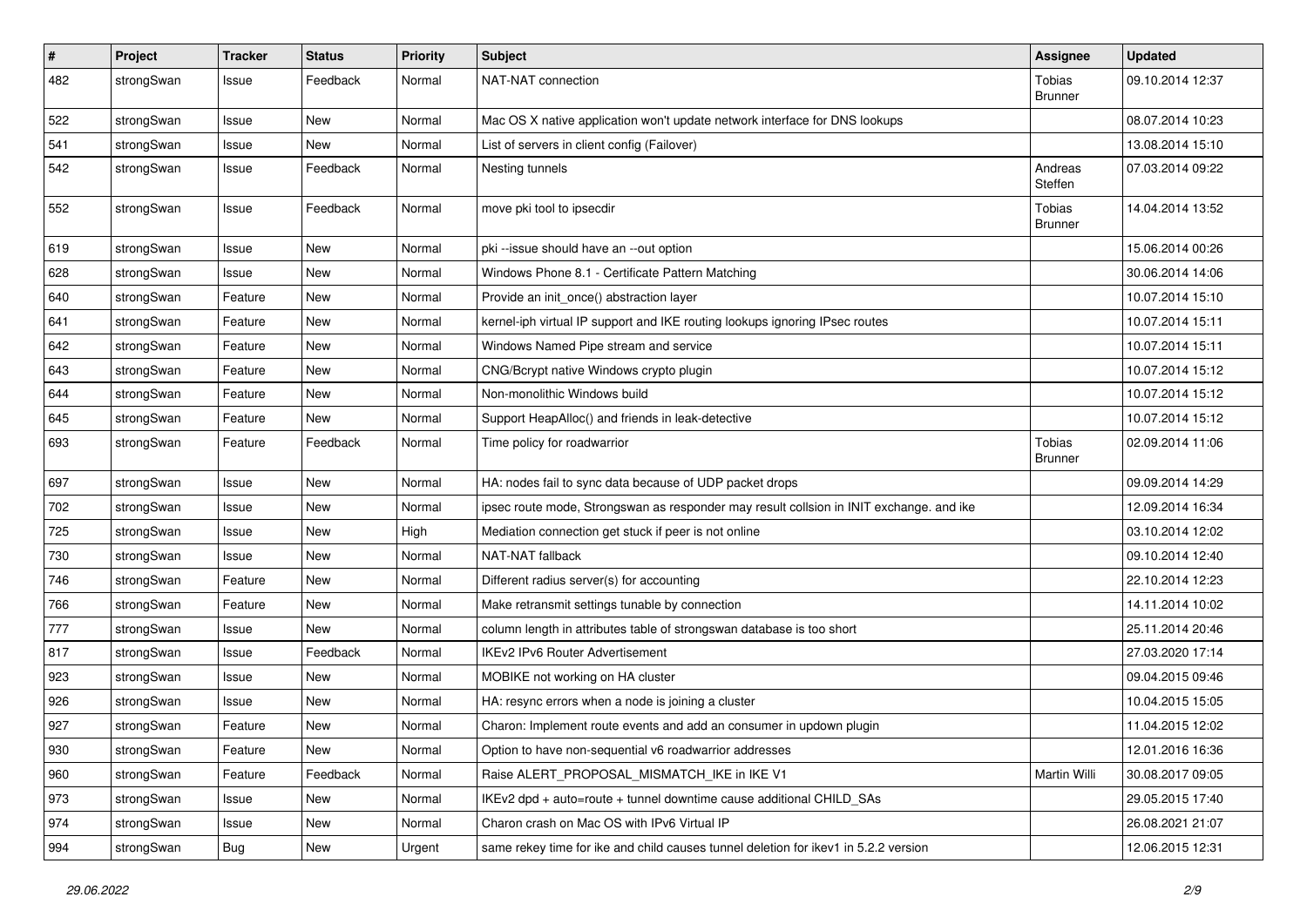| $\vert$ # | Project    | <b>Tracker</b> | <b>Status</b> | <b>Priority</b> | Subject                                                                                                                                                 | <b>Assignee</b> | <b>Updated</b>   |
|-----------|------------|----------------|---------------|-----------------|---------------------------------------------------------------------------------------------------------------------------------------------------------|-----------------|------------------|
| 1000      | strongSwan | Feature        | Feedback      | Normal          | Raise ALERT_TS_MISMATCH in IKE V1                                                                                                                       |                 | 09.09.2015 12:47 |
| 1008      | strongSwan | Feature        | Feedback      | Normal          | FARP for IPv6                                                                                                                                           |                 | 14.12.2015 20:59 |
| 1057      | strongSwan | Feature        | New           | Normal          | conn switching based on eap identity                                                                                                                    |                 | 24.03.2020 10:14 |
| 1068      | strongSwan | <b>Bug</b>     | Feedback      | Normal          | strongswan 5.3.2 and IKEv1 in transport mode causes NO_PROPOSAL_CHOSEN error                                                                            |                 | 26.01.2018 13:30 |
| 1079      | strongSwan | Feature        | Feedback      | Normal          | Future Plans for firwall configuration equivalent under FreeBSD                                                                                         |                 | 21.08.2015 15:58 |
| 1081      | strongSwan | Feature        | New           | Normal          | Active/standby VPN Gateway Failover                                                                                                                     |                 | 21.08.2015 22:01 |
| 1082      | strongSwan | Feature        | Feedback      | Normal          | Framed-Route to set leftsubnet                                                                                                                          |                 | 07.10.2016 10:02 |
| 1157      | strongSwan | Issue          | Feedback      | Normal          | Message ID overflow RFC 5996 2.2                                                                                                                        |                 | 12.10.2015 13:52 |
| 1165      | strongSwan | Issue          | <b>New</b>    | Normal          | StrongSwan Virtual Ip problem                                                                                                                           | Martin Willi    | 19.10.2015 23:59 |
| 1207      | strongSwan | Feature        | New           | Normal          | Add more than 2 hosts support to HA plugin and make it configurable                                                                                     |                 | 08.12.2015 05:05 |
| 1251      | strongSwan | Feature        | New           | Normal          | FreeBSD HA                                                                                                                                              |                 | 11.01.2016 22:01 |
| 1253      | strongSwan | Feature        | Feedback      | Normal          | Strongswan doesn't support CA bundles                                                                                                                   |                 | 19.01.2016 11:23 |
| 1265      | strongSwan | Feature        | New           | Normal          | An option to disable NAT-T                                                                                                                              |                 | 23.06.2021 19:41 |
| 1271      | strongSwan | Issue          | New           | Normal          | X.509 UTF-8 support                                                                                                                                     |                 | 17.01.2016 14:39 |
| 1276      | strongSwan | Issue          | Feedback      | Normal          | Threading: ext-auth hook blocks any other connection attempt                                                                                            |                 | 27.01.2016 12:28 |
| 1289      | strongSwan | Issue          | New           | Normal          | HA plugin should sync last sent packet                                                                                                                  |                 | 01.02.2016 13:59 |
| 1334      | strongSwan | Issue          | Feedback      | Normal          | Version 5.3.5, duplicated tunnel aftr IKE_SA rekeyed                                                                                                    |                 | 10.03.2016 11:06 |
| 1338      | strongSwan | Issue          | Feedback      | Normal          | problem with changing esp algorithm in strongswan                                                                                                       |                 | 10.03.2016 18:23 |
| 1383      | strongSwan | Issue          | Feedback      | Normal          | How to limit the amount of the installed Child_SAs                                                                                                      |                 | 08.04.2016 11:20 |
| 1422      | strongSwan | Issue          | Feedback      | Normal          | IKEv1: IKE_SA reauth vs. CHILD_SA rekey race prevents IKE_SA reauthentication in time                                                                   |                 | 20.04.2016 15:06 |
| 1456      | strongSwan | Issue          | Feedback      | Normal          | Missing Tunnel-Client-Endpoint & Tunnel-Server-Endpoint AVP in RADIUS Accounting Start/Stop<br>messages                                                 |                 | 11.05.2016 11:54 |
| 1482      | strongSwan | Feature        | Feedback      | Normal          | Allow changing init_limit_half_open etc. at runtime by reloading strongswan.conf                                                                        |                 | 26.05.2016 14:49 |
| 1506      | strongSwan | Feature        | Feedback      | Normal          | Enhance DoS protection to deny users that failed Authentication                                                                                         |                 | 17.06.2016 14:31 |
| 1559      | strongSwan | Feature        | Feedback      | Normal          | Expose received XAUTH/EAP username/password prompts via VICI, send secrets via VICI on<br>prompt                                                        |                 | 09.05.2017 16:28 |
| 2077      | strongSwan | Issue          | Feedback      | Normal          | Grace period before reassigning offline IP lease                                                                                                        |                 | 06.10.2017 10:44 |
| 2095      | strongSwan | Feature        | Feedback      | Normal          | Support liveness check in Strongswan                                                                                                                    |                 | 31.05.2017 00:56 |
| 2110      | strongSwan | Issue          | Feedback      | Normal          | Remote Identity (IDr) in IKE AUTH Response is sent as hex-encoded binary value instead of text<br>when setting leftid to type KEY_ID (leftid=@#xxxxxxx) |                 | 13.09.2016 21:42 |
| 2112      | strongSwan | Issue          | New           | Normal          | Broadcast packets are not relayed from Lan to Vpn clilent                                                                                               |                 | 14.09.2016 14:18 |
| 2160      | strongSwan | Issue          | Feedback      | Normal          | support for opportunistic encryption                                                                                                                    |                 | 06.05.2020 10:32 |
| 2165      | strongSwan | Feature        | Feedback      | Normal          | missing LIBRESSL_VERSION_NUMBER support                                                                                                                 |                 | 03.11.2016 09:23 |
| 2178      | strongSwan | Issue          | New           | Normal          | ha and updown                                                                                                                                           |                 | 01.12.2016 13:53 |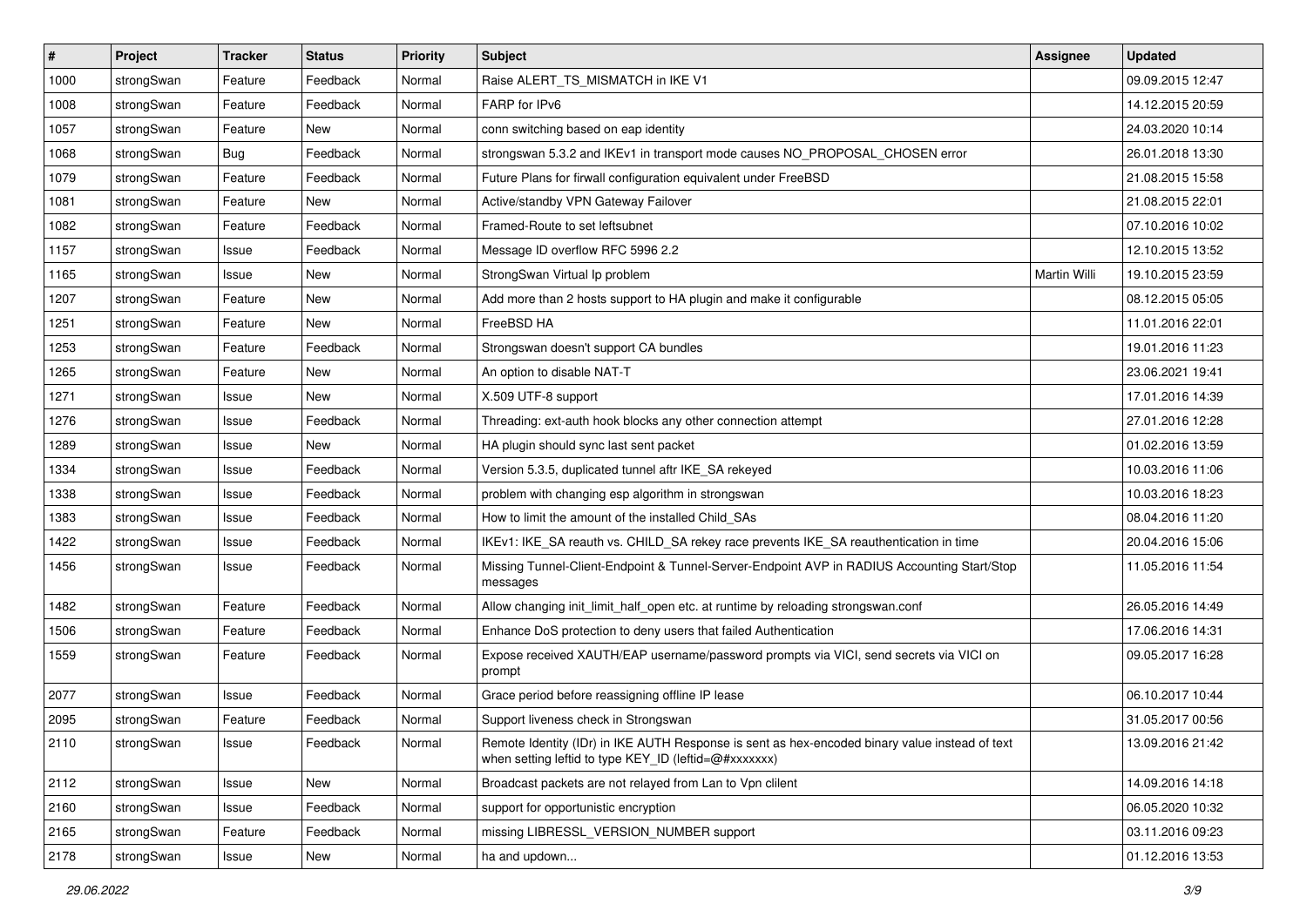| $\vert$ # | Project    | <b>Tracker</b> | <b>Status</b> | <b>Priority</b> | <b>Subject</b>                                                                                | <b>Assignee</b>                 | <b>Updated</b>   |
|-----------|------------|----------------|---------------|-----------------|-----------------------------------------------------------------------------------------------|---------------------------------|------------------|
| 2184      | strongSwan | Issue          | Feedback      | Normal          | configuration with multiple RSA keys                                                          |                                 | 14.12.2016 13:09 |
| 2185      | strongSwan | Feature        | Feedback      | Normal          | INTERNAL_IP4_SUBNET Attribute Support in Android Client                                       |                                 | 10.12.2016 01:14 |
| 2189      | strongSwan | Feature        | Assigned      | Normal          | Support RFC 8229: TCP Encapsulation of IKE and IPsec Packets                                  | <b>Tobias</b><br><b>Brunner</b> | 05.06.2020 19:48 |
| 2202      | strongSwan | Feature        | Feedback      | Normal          | Radius NAS IP to be specified                                                                 |                                 | 18.01.2017 17:58 |
| 2203      | strongSwan | Issue          | Feedback      | Normal          | Protecting symetric traffic using high availability in gateway to gateway setup (both active) |                                 | 15.02.2017 14:20 |
| 2260      | strongSwan | Issue          | New           | Normal          | Number of CHILD_SA for a single connection grows over time                                    |                                 | 28.02.2017 13:46 |
| 2273      | strongSwan | Bug            | Feedback      | Normal          | Unable to install strongswan client helper on OSX El Capitan                                  |                                 | 10.03.2017 15:34 |
| 2307      | strongSwan | Feature        | Feedback      | Normal          | Permit installation of trap policy for CHILD_SA configurations with unset local_addrs         |                                 | 26.04.2017 15:04 |
| 2319      | strongSwan | Issue          | Feedback      | Normal          | gives up trying to bring up connection after DNS SERVFAIL                                     |                                 | 08.05.2017 15:41 |
| 2357      | strongSwan | Issue          | Feedback      | Normal          | How to initiate IPsec SA Transport Mode without IKE?                                          |                                 | 18.01.2021 18:36 |
| 2361      | strongSwan | Feature        | New           | Normal          | Import .sswan files from NetworkManager                                                       |                                 | 12.06.2017 15:25 |
| 2392      | strongSwan | Feature        | Feedback      | Low             | enable eap-ttls in Android client                                                             | Tobias<br><b>Brunner</b>        | 04.07.2018 19:48 |
| 2394      | strongSwan | Issue          | Feedback      | Normal          | IP is not assigned after re-authentication                                                    |                                 | 04.08.2017 19:03 |
| 2400      | strongSwan | Issue          | Feedback      | Normal          | Is DPD supposed to detect dead tunnel, or dead IKE instance                                   |                                 | 11.01.2019 22:53 |
| 2409      | strongSwan | Feature        | Feedback      | Low             | Android client status details                                                                 |                                 | 18.08.2017 13:23 |
| 2411      | strongSwan | Issue          | Feedback      | Normal          | VPN server name resolution is done via overlay DNS server upon IKE disconnect                 |                                 | 22.08.2017 10:42 |
| 2432      | strongSwan | Issue          | New           | Normal          | PLUTO_ME can be different for up-client and down-client                                       |                                 | 21.09.2017 11:57 |
| 2446      | strongSwan | Issue          | Feedback      | Normal          | Traffic loss during IKE reauth despite make-before-break enabled                              |                                 | 27.11.2017 17:12 |
| 2459      | strongSwan | Issue          | New           | High            | updown script deleted firewall rules at down-client in make-before-break responder side       |                                 | 05.11.2017 19:13 |
| 2464      | strongSwan | Issue          | New           | Normal          | How to Loadbalance strongswan IPsec via NGINX?                                                |                                 | 12.11.2017 19:16 |
| 2493      | strongSwan | Issue          | Feedback      | Normal          | Pkcs11 Plugin Returns w/Bogus Return Code                                                     | Jordan Hrycaj                   | 12.12.2017 15:58 |
| 2494      | strongSwan | Issue          | Feedback      | Normal          | Problems With 64bit Slot IDs With Pkcs11 Plugin                                               | Jordan Hrycaj                   | 12.12.2017 16:03 |
| 2495      | strongSwan | Feature        | Feedback      | Normal          | LibreSSL Plugin                                                                               |                                 | 13.12.2017 09:29 |
| 2560      | strongSwan | Issue          | Feedback      | Normal          | Duplicate CA cert requests sent                                                               |                                 | 28.02.2018 10:54 |
| 2580      | strongSwan | Issue          | Feedback      | Normal          | [CFG] handling xx attribute failed in Android or Ubuntu, but works in macOS                   |                                 | 09.03.2018 17:49 |
| 2618      | strongSwan | Issue          | Feedback      | Normal          | Query regarding assignment of Tunnel IP                                                       |                                 | 09.04.2018 10:57 |
| 2621      | strongSwan | Issue          | Feedback      | Normal          | Android: VPN connection stops working, strongSwan shows Connected                             |                                 | 06.07.2018 13:06 |
| 2668      | strongSwan | Feature        | Feedback      | Normal          | UE shall include the DEVICE_IDENTITY Notify payload                                           |                                 | 22.05.2018 13:48 |
| 2671      | strongSwan | Issue          | New           | Normal          | Passing user-supplied cerificate file names to charon-nm is problematic                       |                                 | 23.05.2018 21:27 |
| 2678      | strongSwan | Issue          | Feedback      | Normal          | Phase 1 issue                                                                                 |                                 | 07.06.2018 20:06 |
| 2682      | strongSwan | Issue          | New           | Normal          | IMV/IMC (re)Attestation                                                                       |                                 | 07.06.2018 21:25 |
| 2691      | strongSwan | Issue          | New           | Normal          | Strongswan and KSOFTIRQ cpu utilization                                                       |                                 | 26.06.2018 14:34 |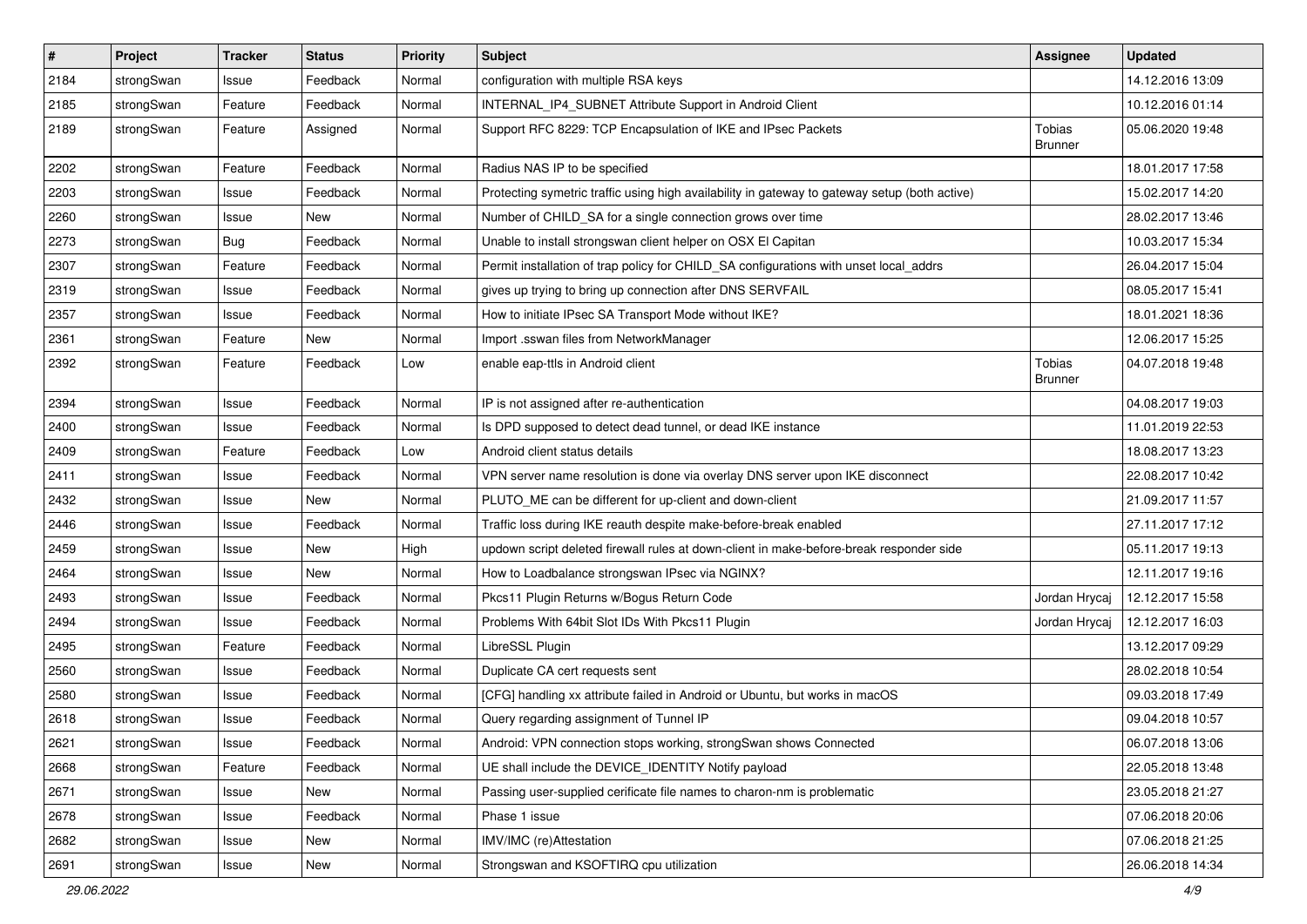| $\vert$ # | Project    | <b>Tracker</b> | <b>Status</b> | <b>Priority</b> | <b>Subject</b>                                                                                              | <b>Assignee</b> | <b>Updated</b>   |
|-----------|------------|----------------|---------------|-----------------|-------------------------------------------------------------------------------------------------------------|-----------------|------------------|
| 2698      | strongSwan | Issue          | Feedback      | Low             | DSCP and kernel-libipsec                                                                                    |                 | 04.07.2018 15:01 |
| 2701      | strongSwan | Issue          | New           | Normal          | Low bandwidth when Iperfing data thorugh IPSEC tunnel                                                       |                 | 07.07.2020 13:38 |
| 2707      | strongSwan | Feature        | New           | Normal          | More attributes taken/translated from radius attributes                                                     |                 | 14.07.2018 15:21 |
| 2726      | strongSwan | Issue          | Feedback      | Normal          | Strongswan selects wrong source IP                                                                          |                 | 23.08.2018 13:38 |
| 2727      | strongSwan | Feature        | New           | Low             | single pair of selectors per CHILD_SA                                                                       |                 | 23.08.2018 12:08 |
| 2729      | strongSwan | Feature        | Feedback      | Normal          | Does Swanctl provide the same option as Ipsec with the rightID using a %?                                   |                 | 20.09.2018 17:37 |
| 2750      | strongSwan | Issue          | Feedback      | Normal          | setting WFP SA SPI failed: 0x80320035                                                                       |                 | 27.05.2019 11:59 |
| 2793      | strongSwan | Feature        | Feedback      | Normal          | Remote identity with certificate                                                                            |                 | 15.10.2018 10:20 |
| 2814      | strongSwan | Feature        | Feedback      | Normal          | Force Keepalive Packets if There is no NAT                                                                  |                 | 29.10.2018 15:47 |
| 2816      | strongSwan | Issue          | Feedback      | Normal          | order of DNS entries is reversed in /etc/resolv.conf                                                        |                 | 06.11.2018 10:41 |
| 2823      | strongSwan | Feature        | Feedback      | Low             | Implementing VPN peer failover                                                                              |                 | 16.11.2018 10:25 |
| 2835      | strongSwan | Issue          | Feedback      | Normal          | Rekeyed SA can't be deleted in standby node                                                                 |                 | 19.12.2018 02:52 |
| 2854      | strongSwan | Feature        | New           | Low             | Srongswan doesn't sending RADIUS Accounting-On/Off on start up / shutdown                                   |                 | 10.12.2018 10:19 |
| 2870      | strongSwan | Issue          | Feedback      | Normal          | DNS resolution outside of tunnel if DNS server is in remote TS                                              |                 | 22.01.2019 11:06 |
| 2958      | strongSwan | Issue          | Feedback      | Normal          | Trap policies with unspecified remote IP covering multiple specific ports constantly produce new<br>IKE_SAs |                 | 11.03.2019 15:03 |
| 2964      | strongSwan | Issue          | Feedback      | Normal          | Route to IKE Gateway Fails to Update Under Particular Configuration                                         |                 | 13.03.2019 10:38 |
| 2966      | strongSwan | Issue          | Feedback      | Normal          | Problems with large amount of subnets in leftsubnet configuration                                           |                 | 02.04.2019 10:35 |
| 2972      | strongSwan | Feature        | Feedback      | Normal          | how to add X509v3 Key Usage: Key Encipherment                                                               |                 | 13.03.2019 13:59 |
| 3041      | strongSwan | Issue          | Feedback      | Low             | fail2ban or equivalent                                                                                      |                 | 06.05.2019 09:07 |
| 3072      | strongSwan | Issue          | Feedback      | Normal          | Windows 10: setting WFP SA SPI fails with error 0x80320014                                                  |                 | 29.05.2019 14:34 |
| 3075      | strongSwan | Feature        | New           | Normal          | <b>IPsec Labelling</b>                                                                                      |                 | 29.05.2019 17:09 |
| 3097      | strongSwan | Issue          | Feedback      | Normal          | charon restart behaviour                                                                                    |                 | 24.06.2019 16:09 |
| 3104      | strongSwan | Feature        | Feedback      | Normal          | EAP-RADIUS: binding address feature for routers with multiple interfaces connected to LAN.                  |                 | 17.06.2021 02:26 |
| 3122      | strongSwan | Issue          | Feedback      | Normal          | Strongswan software iterupts                                                                                |                 | 18.07.2019 02:27 |
| 3135      | strongSwan | Feature        | Feedback      | Normal          | Android client - settings for connection re-try                                                             |                 | 12.08.2019 16:32 |
| 3151      | strongSwan | Issue          | Feedback      | Normal          | Forecast stops forwarding multicast                                                                         |                 | 26.08.2019 14:06 |
| 3154      | strongSwan | Issue          | Feedback      | Normal          | signature validation failed only with sha2                                                                  |                 | 20.08.2019 11:51 |
| 3159      | strongSwan | Issue          | New           | High            | backup ipsec tunnels                                                                                        |                 | 26.08.2019 14:28 |
| 3162      | strongSwan | Feature        | Feedback      | Normal          | Strongswan Android support for default DNS suffixes (UNITY_DEF_DOMAIN flag)                                 |                 | 29.08.2019 10:29 |
| 3244      | strongSwan | Feature        | New           | Low             | eap-peap on android                                                                                         |                 | 04.11.2019 10:17 |
| 3254      | strongSwan | Issue          | Feedback      | Normal          | Log level in android level                                                                                  |                 | 08.11.2019 08:36 |
| 3268      | strongSwan | Issue          | Feedback      | Normal          | Traffic disruption -- policy-based VPN to AWS VPN service                                                   |                 | 15.11.2019 16:53 |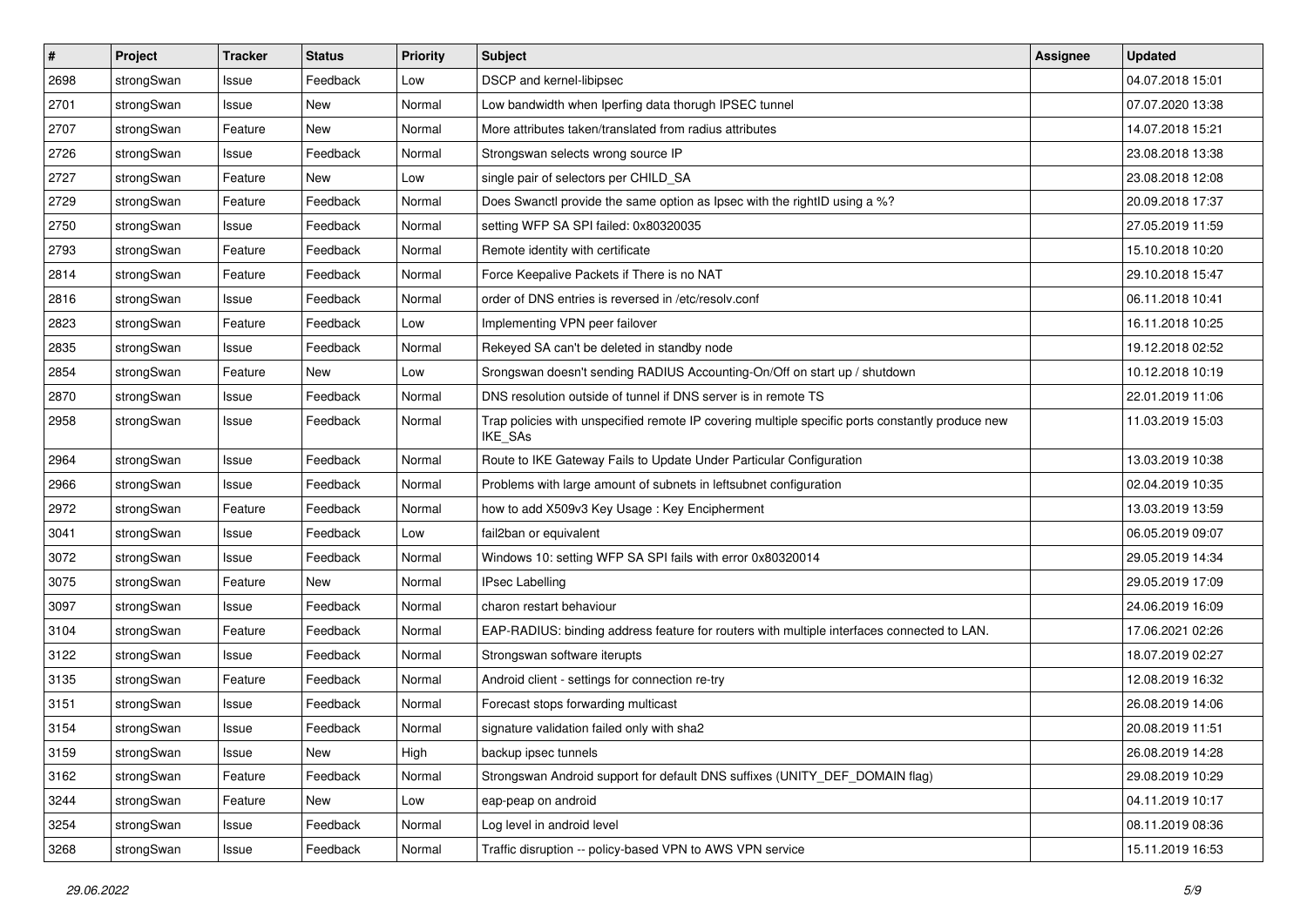| $\vert$ # | Project    | <b>Tracker</b> | <b>Status</b> | <b>Priority</b> | Subject                                                                                                 | <b>Assignee</b>                 | <b>Updated</b>   |
|-----------|------------|----------------|---------------|-----------------|---------------------------------------------------------------------------------------------------------|---------------------------------|------------------|
| 3276      | strongSwan | Feature        | Feedback      | Low             | N1_MODE_CAPABILITY                                                                                      |                                 | 21.11.2019 16:49 |
| 3282      | strongSwan | Issue          | Feedback      | Normal          | Android VPN client keeps retrying in airplane mode                                                      |                                 | 29.11.2019 16:06 |
| 3285      | strongSwan | <b>Bug</b>     | Feedback      | Normal          | Virtual IPs on FreeBSD cannot set IPv6 addresses                                                        |                                 | 02.11.2021 11:04 |
| 3291      | strongSwan | Issue          | Feedback      | Normal          | IPSec IKEv2 Client to VPN service 2                                                                     | <b>Tobias</b><br><b>Brunner</b> | 16.08.2020 12:58 |
| 3298      | strongSwan | Issue          | New           | Normal          | strategies to improve strongswan performance per single SA                                              |                                 | 23.12.2019 14:05 |
| 3304      | strongSwan | Issue          | Feedback      | Normal          | Found unsupported critical X.509 extension: X509v3 Name Constraints                                     |                                 | 13.01.2020 14:50 |
| 3307      | strongSwan | Issue          | Feedback      | Normal          | Probable non compliance with RFC 7296 wrt traffic selector narrowing?                                   |                                 | 14.01.2020 16:19 |
| 3326      | strongSwan | Issue          | New           | Normal          | update custom routing table (table 220 by default) with new routes if new networks and routes<br>appear |                                 | 10.02.2020 12:01 |
| 3341      | strongSwan | Bug            | Feedback      | Normal          | Application Icon missing on firestick 4K                                                                | <b>Tobias</b><br><b>Brunner</b> | 20.02.2020 09:31 |
| 3342      | strongSwan | Issue          | Feedback      | Normal          | Certain fields in Storngswan on Firestick4K are not editable                                            |                                 | 20.02.2020 09:36 |
| 3366      | strongSwan | Issue          | Feedback      | Normal          | Uninstall "any" trap policy if start_action=trap with virtual IPs is used                               |                                 | 13.03.2020 14:57 |
| 3377      | strongSwan | Issue          | Feedback      | Normal          | Interface ID not configured during HA synchronization                                                   |                                 | 18.03.2020 10:15 |
| 3389      | strongSwan | Issue          | Feedback      | Normal          | Child SAs not getting created after rekeying                                                            |                                 | 30.03.2020 15:45 |
| 3392      | strongSwan | Issue          | Feedback      | Normal          | mark=%unique and no Internet-connection with VPN                                                        |                                 | 31.07.2020 15:26 |
| 3398      | strongSwan | Feature        | New           | Normal          | Android client - allow configuring eap_id with EAP-TLS                                                  |                                 | 06.04.2020 23:19 |
| 3400      | strongSwan | Issue          | Feedback      | Normal          | Windows 10 IKEv2 rekeying fails                                                                         |                                 | 16.04.2020 17:08 |
| 3403      | strongSwan | Issue          | Feedback      | Normal          | IKEv2 natd false detection                                                                              |                                 | 09.04.2020 14:19 |
| 3422      | strongSwan | Feature        | Feedback      | Normal          | Allow multiple local.id to be specified in a single connection?                                         |                                 | 23.04.2020 13:19 |
| 3441      | strongSwan | Feature        | New           | Normal          | [Android] Lock modification of VPN configurations on work devices                                       |                                 | 11.05.2020 10:00 |
| 3442      | strongSwan | Issue          | Feedback      | Normal          | Apply policy based on network interface in transport mode                                               |                                 | 13.05.2020 10:53 |
| 3456      | strongSwan | Feature        | New           | Low             | move to github/gitlab                                                                                   |                                 | 22.05.2020 12:27 |
| 3457      | strongSwan | Feature        | New           | Low             | user-friendly pkcs11 certificate selection                                                              |                                 | 22.05.2020 12:52 |
| 3490      | strongSwan | Issue          | Feedback      | Normal          | Selecting incorrect auth mode for IKEv1                                                                 |                                 | 21.07.2020 21:26 |
| 3496      | strongSwan | Issue          | Feedback      | Normal          | Route-based VPN - transport mode                                                                        |                                 | 11.02.2021 09:55 |
| 3498      | strongSwan | Issue          | Feedback      | Normal          | FreeBSD + dhcp+farp plugin                                                                              |                                 | 22.01.2021 10:44 |
| 3499      | strongSwan | Issue          | Feedback      | Normal          | ISAKMP Signature hash algorithm / EAP-TLS Authentification                                              |                                 | 30.06.2020 10:40 |
| 3500      | strongSwan | Issue          | Feedback      | Normal          | swanctl --list-cert not listing all certs                                                               |                                 | 29.06.2020 15:25 |
| 3516      | strongSwan | Issue          | Feedback      | Normal          | Close IKE SA after expiry without rekey/reauth                                                          |                                 | 20.07.2020 19:32 |
| 3524      | strongSwan | Issue          | New           | Urgent          | Routing public IP addresses thru the VPN tunnel (Peer is Cisco ISR)                                     |                                 | 24.07.2020 03:15 |
| 3534      | strongSwan | Issue          | New           | Urgent          | use of strongswan, ipvlan L2 and kernel ipsec                                                           |                                 | 04.08.2020 20:59 |
| 3536      | strongSwan | Issue          | Feedback      | Normal          | When Create multiple tunnels restart ipsec service will establish fail.                                 |                                 | 03.09.2020 13:58 |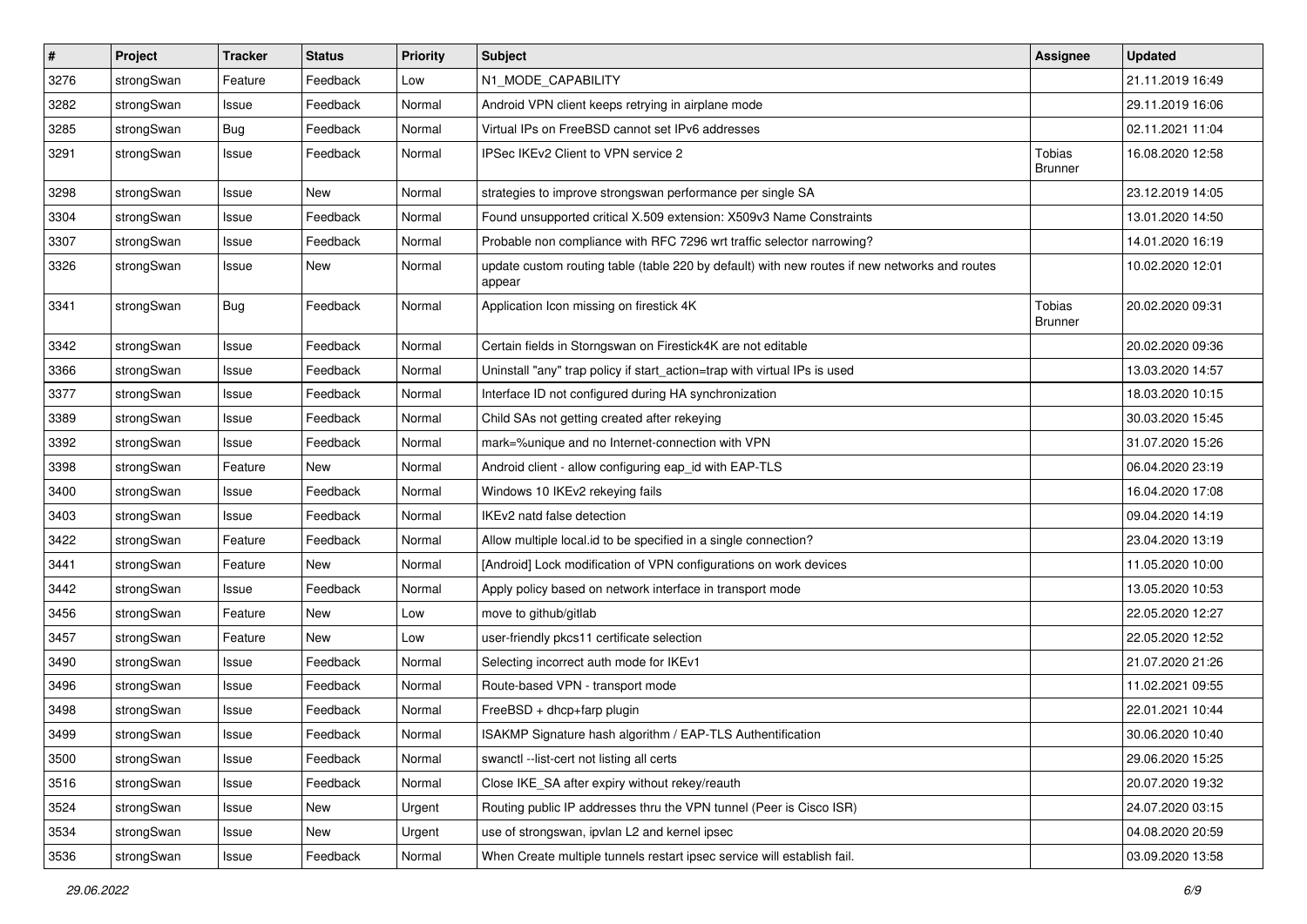| $\vert$ # | Project    | <b>Tracker</b> | <b>Status</b> | Priority | <b>Subject</b>                                                                              | <b>Assignee</b>                 | <b>Updated</b>   |
|-----------|------------|----------------|---------------|----------|---------------------------------------------------------------------------------------------|---------------------------------|------------------|
| 3537      | strongSwan | Issue          | Feedback      | Normal   | IPv6 Packets are not transferred from server to client through IPSec using RPC protocol     |                                 | 01.09.2020 12:50 |
| 3545      | strongSwan | Issue          | New           | Normal   | Configuration model for multiple-VRF tunnel endpoints                                       |                                 | 18.08.2020 13:50 |
| 3552      | strongSwan | Issue          | Feedback      | Normal   | Internet disconnects after once VPN is established                                          |                                 | 30.08.2020 05:35 |
| 3558      | strongSwan | Issue          | Feedback      | Normal   | deleting half open IKE_SA with x.x.x.x after timeout with iOS device                        |                                 | 05.09.2020 21:23 |
| 3560      | strongSwan | Issue          | Feedback      | Normal   | PSK tunnel working - Cert fails with fragmention errors                                     | <b>Tobias</b><br><b>Brunner</b> | 11.09.2020 14:15 |
| 3561      | strongSwan | Issue          | Feedback      | Normal   | Azure P2S VPN Linux connection error                                                        |                                 | 15.09.2020 12:22 |
| 3564      | strongSwan | Issue          | Feedback      | Normal   | Out of order packets are generated if strong swan is running on multiple cores              |                                 | 16.09.2020 10:01 |
| 3565      | strongSwan | Issue          | Feedback      | Normal   | Filtering out logs or plugin in to do so                                                    |                                 | 16.09.2020 11:45 |
| 3566      | strongSwan | Issue          | Feedback      | Normal   | Number of simultaneous connections limited to 1000 in a cluster                             |                                 | 18.09.2020 09:46 |
| 3568      | strongSwan | Issue          | Feedback      | Normal   | vpn connection is unstable                                                                  |                                 | 23.09.2020 16:28 |
| 3573      | strongSwan | Issue          | Feedback      | Normal   | ike2 and transit traffic                                                                    |                                 | 05.10.2020 10:55 |
| 3575      | strongSwan | Issue          | Feedback      | Normal   | Tunnel of IPv6 Over IPv4 not accespting Jumbo Packets                                       |                                 | 23.09.2020 16:44 |
| 3576      | strongSwan | Issue          | Feedback      | Normal   | strongswan on openwrt virtual ip inside ipsec tunnel                                        |                                 | 25.09.2020 17:01 |
| 3577      | strongSwan | Issue          | Feedback      | Normal   | StrongSwan Connection adding and deleting over network.                                     |                                 | 28.09.2020 15:13 |
| 3578      | strongSwan | Issue          | Feedback      | Normal   | ipsec connection to FortiClient VPN                                                         |                                 | 28.09.2020 15:08 |
| 3580      | strongSwan | Issue          | Feedback      | Normal   | encapsulation and packets not routing into tunnel problems                                  |                                 | 02.10.2020 10:03 |
| 3584      | strongSwan | Issue          | Feedback      | Normal   | Separate ipsec.conf file per conn and separate ipsec.secrets file per conn                  | Tobias<br><b>Brunner</b>        | 30.09.2020 17:06 |
| 3588      | strongSwan | Issue          | Feedback      | Normal   | VPN setup over 4G                                                                           |                                 | 08.10.2020 14:13 |
| 3592      | strongSwan | Issue          | Feedback      | Normal   | Tunnel reported as established but log show "found encrypted payload, but no transform set" |                                 | 20.10.2020 10:37 |
| 3593      | strongSwan | Issue          | Feedback      | Normal   | Need variable tracking make_before_break state into updown scripts                          |                                 | 13.10.2020 09:59 |
| 3594      | strongSwan | Issue          | Feedback      | Normal   | How to see the traffic at ESP in UDP SPIs and forwarding rule                               | Tobias<br><b>Brunner</b>        | 15.10.2020 13:57 |
| 3596      | strongSwan | Issue          | Feedback      | Normal   | no issuer certificate found for                                                             |                                 | 21.10.2020 03:27 |
| 3597      | strongSwan | Issue          | Feedback      | Normal   | IPSec Client on CentOS 8 - Can't connect using ShrewSoft VPN config file                    |                                 | 21.10.2020 16:38 |
| 3598      | strongSwan | Issue          | Feedback      | Normal   | swanctl on Windows: Support aborting execution                                              |                                 | 19.10.2020 15:01 |
| 3603      | strongSwan | Issue          | Feedback      | Normal   | dns issue in config mode                                                                    |                                 | 20.10.2020 11:50 |
| 3604      | strongSwan | Issue          | Feedback      | Normal   | Email Notification on down status                                                           |                                 | 21.10.2020 10:54 |
| 3606      | strongSwan | Issue          | Feedback      | Normal   | Using ipsec tunnel from "foreign" subnet                                                    | Noel Kuntze                     | 26.10.2020 12:23 |
| 3607      | strongSwan | Issue          | Feedback      | Normal   | statusall option reports transport established two or three times per IP at start-up        |                                 | 27.10.2020 16:48 |
| 3609      | strongSwan | Issue          | Feedback      | Normal   | Potential DNS server IP address conflicts                                                   |                                 | 26.10.2020 11:12 |
| 3610      | strongSwan | Issue          | Feedback      | Normal   | farp plugin conflicts with DHCP service                                                     |                                 | 26.10.2020 18:06 |
| 3611      | strongSwan | Issue          | Feedback      | Normal   | Unable to Send Traffic Using NAT on EC2 Instance                                            |                                 | 27.10.2020 16:35 |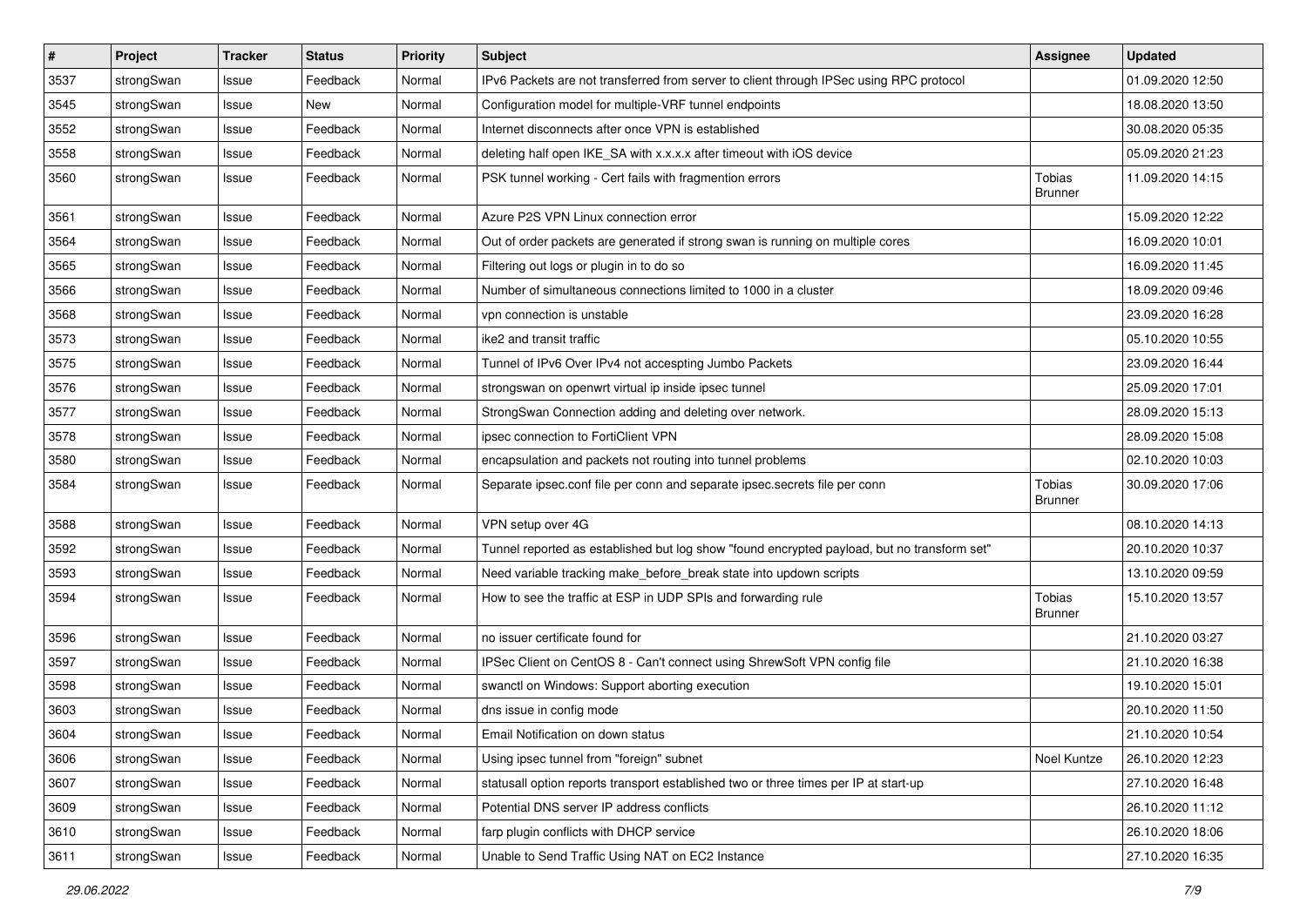| $\sharp$ | Project    | <b>Tracker</b> | <b>Status</b> | <b>Priority</b> | <b>Subject</b>                                                                                                                      | Assignee                 | <b>Updated</b>   |
|----------|------------|----------------|---------------|-----------------|-------------------------------------------------------------------------------------------------------------------------------------|--------------------------|------------------|
| 3613     | strongSwan | Issue          | Feedback      | Low             | Load-test jobs scheduled after tunnels are terminated                                                                               |                          | 28.10.2020 12:06 |
| 3614     | strongSwan | Issue          | Feedback      | Normal          | Certificate renewal for about to expire certificates                                                                                |                          | 30.10.2020 13:30 |
| 3616     | strongSwan | Issue          | Feedback      | Normal          | With Strongswan 5.7.2, unique=never not allowing multiple clients to establish tunnels with same<br>identity                        |                          | 05.11.2020 12:32 |
| 3617     | strongSwan | Issue          | Feedback      | Normal          | full-offload swanctl.conf                                                                                                           |                          | 03.11.2020 17:24 |
| 3618     | strongSwan | Issue          | Feedback      | Normal          | Use side-band to configure strongswan's                                                                                             |                          | 09.11.2020 10:38 |
| 3620     | strongSwan | Issue          | Feedback      | Normal          | L2TP/IPSEC ipsec.conf setting                                                                                                       | Tobias<br><b>Brunner</b> | 12.11.2020 10:14 |
| 3625     | strongSwan | Issue          | Feedback      | Normal          | Always on VPN when the client is on the same LAN as the VPN server                                                                  |                          | 10.11.2020 18:45 |
| 3626     | strongSwan | Issue          | Feedback      | Low             | 'Always On VPN" not available in Fire TV 4k                                                                                         | Tobias<br><b>Brunner</b> | 11.11.2020 12:41 |
| 3628     | strongSwan | Issue          | Feedback      | Normal          | Constant `retransmit` while establishing CHILD_SA                                                                                   |                          | 16.11.2020 10:14 |
| 3629     | strongSwan | Issue          | Feedback      | Normal          | IPSec enc only on specific dport/proto                                                                                              |                          | 16.11.2020 10:04 |
| 3630     | strongSwan | Issue          | Feedback      | Normal          | The certificate is loaded but not used.                                                                                             |                          | 18.11.2020 10:29 |
| 3636     | strongSwan | Issue          | Feedback      | Normal          | Tor behind VPN                                                                                                                      | Tobias<br>Brunner        | 23.11.2020 14:09 |
| 3640     | strongSwan | Issue          | Feedback      | Normal          | Problem surfing via VPN form Android APK on a sepcific Mobile Operator                                                              |                          | 26.11.2020 11:43 |
| 3642     | strongSwan | Issue          | Feedback      | Normal          | How to distinguish encapsulated packets from different interfaces                                                                   |                          | 30.11.2020 09:38 |
| 3643     | strongSwan | Issue          | Feedback      | Normal          | Strongswan and FRR NHRP                                                                                                             |                          | 01.12.2020 10:55 |
| 3647     | strongSwan | Issue          | Feedback      | Normal          | Is it possible to receive INTERNAL_IP4_SUBNET attributes in updown scripts                                                          |                          | 02.12.2020 17:06 |
| 3650     | strongSwan | Issue          | Feedback      | Normal          | HA behaves very strange                                                                                                             |                          | 04.12.2020 08:53 |
| 3651     | strongSwan | Feature        | New           | Normal          | Support for FC-SP-2                                                                                                                 |                          | 07.01.2021 20:04 |
| 3652     | strongSwan | Issue          | Feedback      | Normal          | In strongswan ipsec.conf, how to set the "ike" parameters so that it can support all hash Algorithm<br>and DH group server support? |                          | 08.12.2020 12:35 |
| 3653     | strongSwan | Feature        | Feedback      | Normal          | Is there any possibility to pass any non-standard parameters for tunnels (ike or child sa) for use by<br>custom plugin?             |                          | 08.12.2020 11:03 |
| 3654     | strongSwan | Issue          | Feedback      | Normal          | The L2tp/ipsec tunnel interface will not be delete when the connect abnormal interrupt.                                             |                          | 08.12.2020 12:24 |
| 3662     | strongSwan | Issue          | Feedback      | Normal          | unamed session                                                                                                                      |                          | 04.01.2021 11:32 |
| 3663     | strongSwan | Issue          | Feedback      | Normal          | Multiple ways to end up with duplicate / redundant child SA entries                                                                 |                          | 06.01.2021 16:15 |
| 3665     | strongSwan | Issue          | Feedback      | Normal          | When there is data flow, the VPN tunnel will not automatically connect                                                              | Tobias<br><b>Brunner</b> | 05.01.2021 16:26 |
| 3668     | strongSwan | Issue          | Feedback      | Normal          | Configuring the strongSwan Helm chart on openshift                                                                                  | Tobias<br><b>Brunner</b> | 07.01.2021 16:33 |
| 3669     | strongSwan | Issue          | Feedback      | Normal          | Failed connection to IKE_SA (Checkpoint Server)                                                                                     |                          | 08.01.2021 17:58 |
| 3670     | strongSwan | Issue          | Feedback      | Normal          | Can routing rules be changed without terminating and re-initiating the tunnel                                                       |                          | 12.08.2021 14:29 |
| 3671     | strongSwan | Issue          | Feedback      | Normal          | Windows client failed with 13843 against Strongswan via SQL backend                                                                 |                          | 13.01.2021 14:43 |